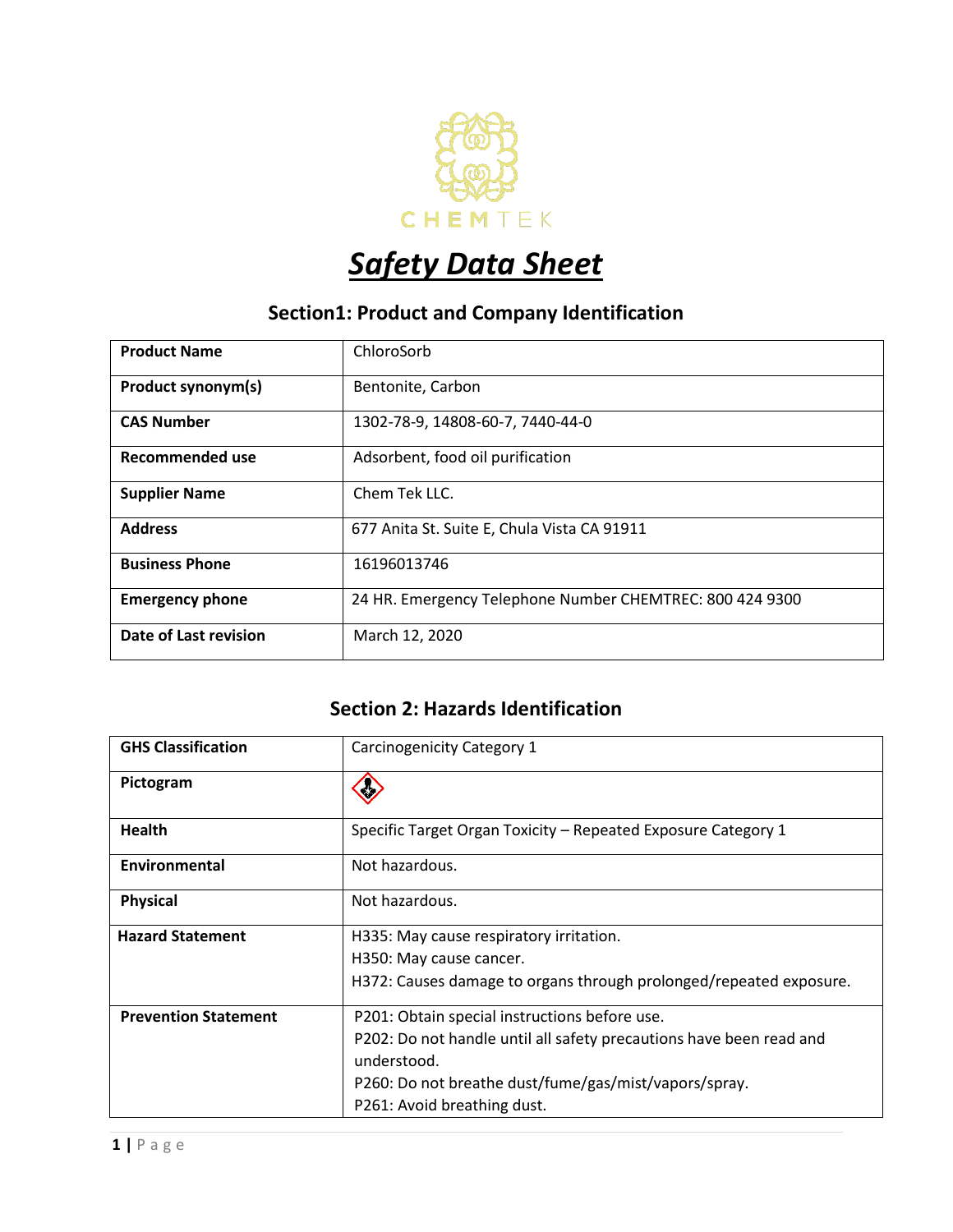|                           | P264: Wash skin thoroughly after handling.                                          |
|---------------------------|-------------------------------------------------------------------------------------|
|                           | P270: Do not eat, drink, or smoke when using this product.                          |
|                           | P271: Use only outdoors or in a well ventilated area.                               |
|                           | P280: Wear protective gloves/protective clothing/eye protection/face<br>protection. |
| <b>Response Statement</b> | P308/P313: If exposed or concerned. Get medical advice/attention.                   |
| <b>Storage Statement</b>  | Store in a dry area.                                                                |
| <b>Disposal Statement</b> | P501: Dispose of contents/container in accordance with                              |
|                           | local/regional/national/international regulations.                                  |
| <b>Other Hazards</b>      |                                                                                     |

# **Section 3: Composition/Information on Ingredients**

| <b>Chemical Name</b>       | <b>CAS-No./ EINECS-No</b> | %         |
|----------------------------|---------------------------|-----------|
|                            |                           |           |
| Bentonite                  | 1302-78-9                 | 95        |
| <b>Activated Carbon</b>    | 744-44-0                  |           |
| Crystalline silica, quartz | 14808-60-7                | $0.1 - 1$ |

#### **Section 4: First Aid Measures**

| <b>Description of first aid</b><br>measures | Contaminated individuals of chemical exposure must be taken for medical<br>attention if any adverse effect occurs. Rescuers should be taken for medical<br>attention, if necessary. Take copy of label and SDS to health professional with<br>contaminated individual.                                         |
|---------------------------------------------|----------------------------------------------------------------------------------------------------------------------------------------------------------------------------------------------------------------------------------------------------------------------------------------------------------------|
| <b>Eye Contact</b>                          | If product enters the eyes, open eyes while under gentle running water for at<br>least 15 minutes. Seek medical attention if irritation persists.                                                                                                                                                              |
| <b>Skin Contact</b>                         | Wash skin thoroughly after handling. Seek medical attention if irritation<br>develops and persists. Remove contaminated clothing. Launder before re-<br>use.                                                                                                                                                   |
| <b>Inhalation</b>                           | If breathing becomes difficult, remove victim to fresh air. If necessary, use<br>artificial respiration to support vital functions. Seek medical attention.                                                                                                                                                    |
| Ingestion                                   | If product is swallowed, call physician or poison control center for most<br>current information. If professional advice is not available, do not induce<br>vomiting. Never induce vomiting or give diluents (milk or water) to someone<br>who is unconscious, having convulsions, or who cannot swallow. Seek |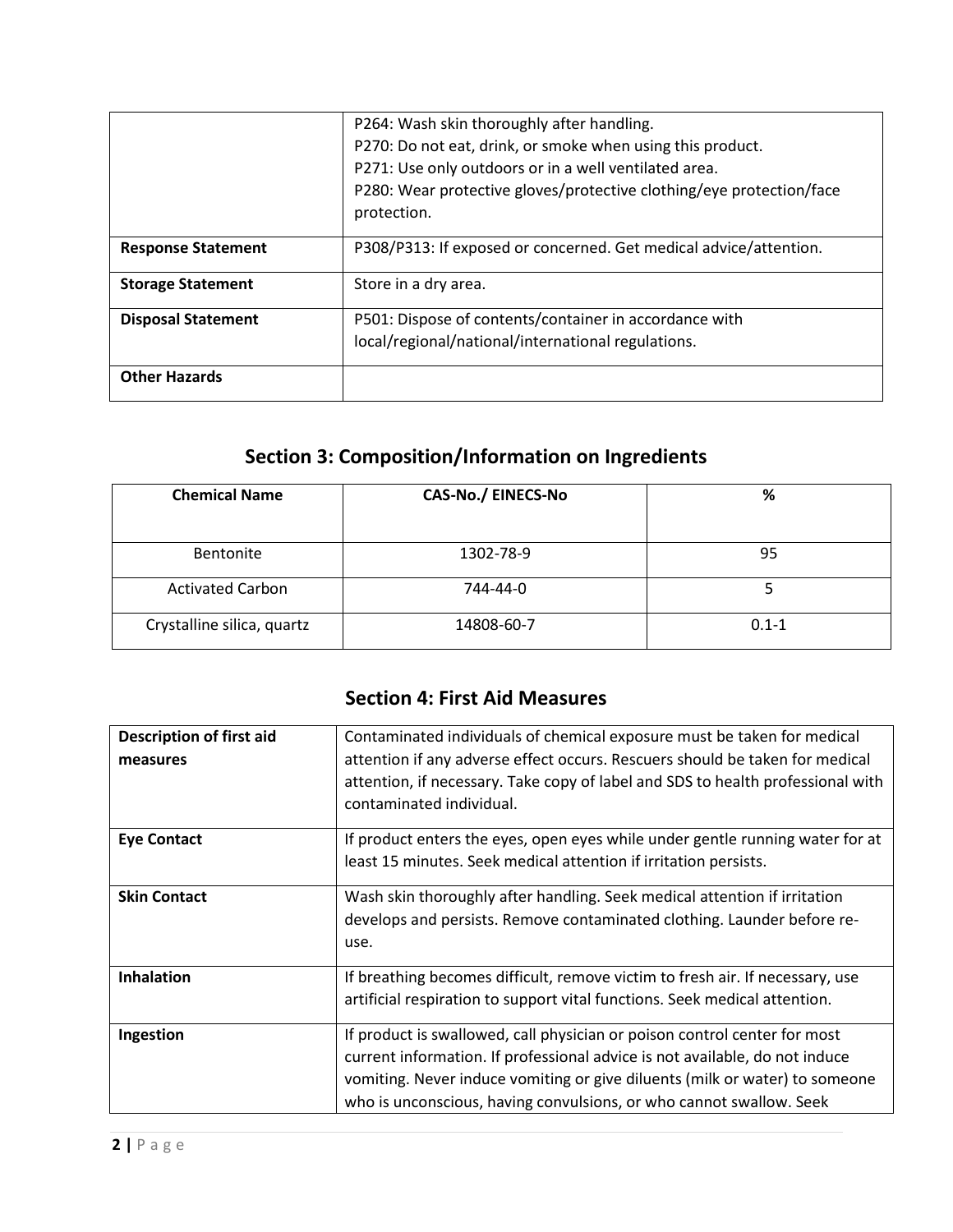|                                                                                  | medical advice. Take a copy of the label and/or SDS with the victim to the<br>health professional.                                                       |
|----------------------------------------------------------------------------------|----------------------------------------------------------------------------------------------------------------------------------------------------------|
| <b>Most important symptoms</b><br>and effects, both acute and<br>delayed         | Dust may cause mechanical eye irritation. Contains a chemical which is<br>documented as a cancer hazard.                                                 |
| <b>Medical conditions</b><br>aggravated by exposure                              | This material or its emissions may aggravate pre-existing disorders involving<br>any target organs mentioned in this Safety Data Sheet as being at risk. |
| Indication of any immediate<br>medical attention and<br>special treatment needed | Treat symptoms and reduce over-exposure.                                                                                                                 |

# **Section 5: Firefighting Measures**

| Suitable extinguishing media         | Use the media that is appropriate for surrounding fire; unused product is not<br>combustible. |
|--------------------------------------|-----------------------------------------------------------------------------------------------|
| <b>Specific hazards arising from</b> | No specific hazard are known.                                                                 |
| the chemical                         |                                                                                               |
| Special protective equipment         | Firefighters should always wear self-contained breathing apparatus and full                   |
| and precautions for                  | protective clothing for fires involving chemicals or in confined spaces.                      |
| firefighters                         |                                                                                               |
|                                      |                                                                                               |

#### **Section 6: Accidental Release Measures**

| <b>Small spill</b>                                                 | Sweep or vacuum material. Transfer to secondary container to be properly<br>disposed.                                                                                                                                                                                                                                                                                                                               |
|--------------------------------------------------------------------|---------------------------------------------------------------------------------------------------------------------------------------------------------------------------------------------------------------------------------------------------------------------------------------------------------------------------------------------------------------------------------------------------------------------|
| Large spill                                                        | Persons not wearing protective equipment should be excluded from area of<br>spill until clean-up has been completed. Stop spill at source. Dike area of spill<br>to prevent spreading. Pump liquid to salvage tank. Remaining liquid may be<br>taken up on sand, clay, earth, floor absorbent, or other absorbent material<br>and shoveled into containers. Notify proper authorities that a spill has<br>occurred. |
| <b>Environmental precautions</b>                                   | Do not let product enter drains, do not allow to sewers/surface or ground<br>water. See Section 12, Ecological information.                                                                                                                                                                                                                                                                                         |
| <b>Methods and materials for</b><br>containment and cleaning<br>up | Pick up released product with appropriate implements & return to original<br>container if reusable or dispose. Dispose of in accordance with applicable<br>Federal, State, and local procedures (see Section 13, Disposal<br>Considerations).                                                                                                                                                                       |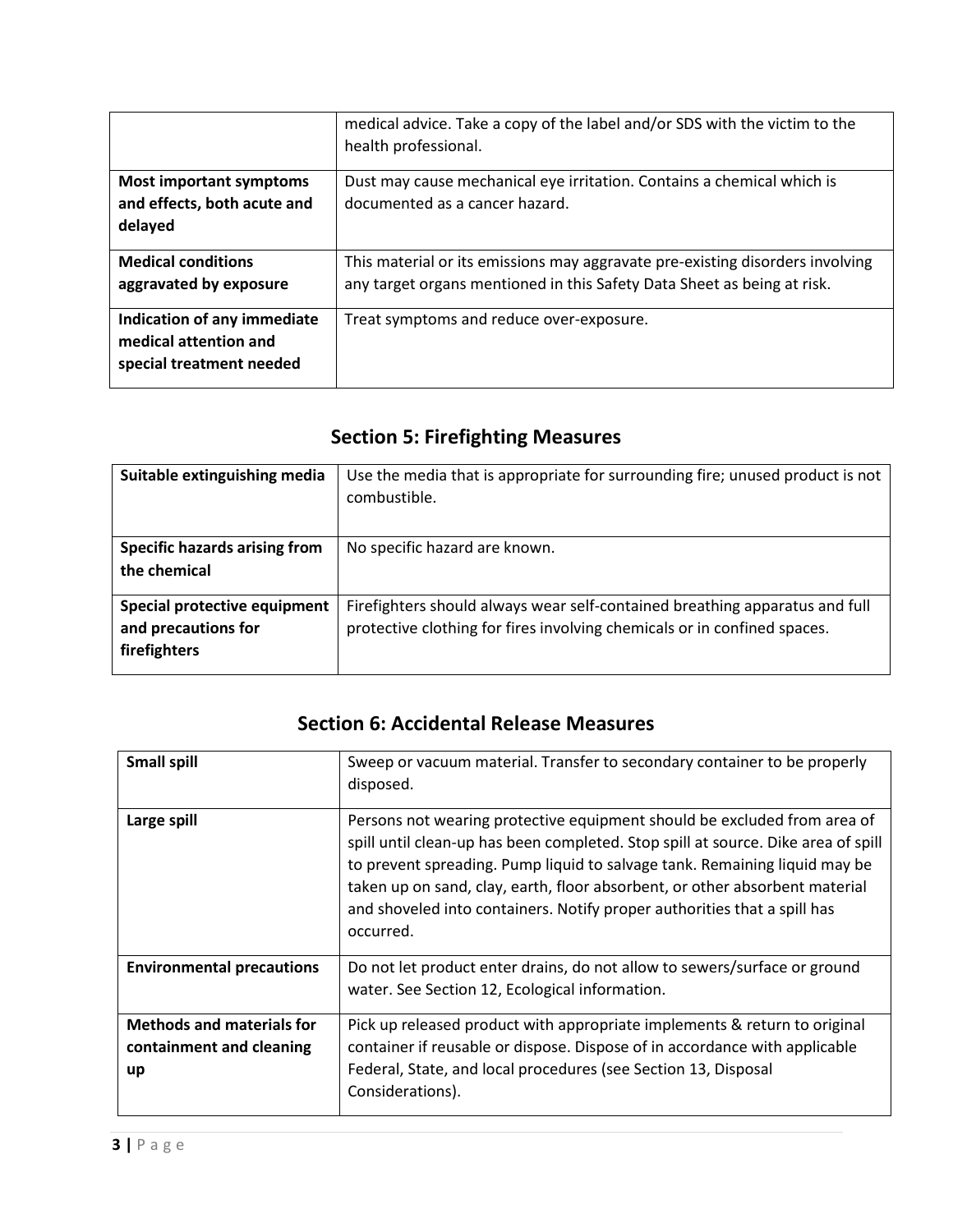| <b>General Procedures</b> | Do not eat, drink or smoke when using this product. Wash hands before<br>breaks and at the end of workday. Keep away from food, drink and animal<br>feeding stuffs.                                                                                                                                                                                                                                               |
|---------------------------|-------------------------------------------------------------------------------------------------------------------------------------------------------------------------------------------------------------------------------------------------------------------------------------------------------------------------------------------------------------------------------------------------------------------|
| <b>Handling</b>           | Avoid dust formation. Provide enough air exchange and/or exhaust in work<br>rooms. In case of insufficient ventilation, wear suitable respiratory<br>equipment. For personal protection see section 8. Handle and open<br>container with care. If you require advice on safe handling techniques or<br>specific uses, please contact your supplier or check the further information<br>referred to in section 16. |
| <b>Storage</b>            | Keep only in the original container. Keep containers tightly closed in a cool,<br>well-ventilated place.                                                                                                                                                                                                                                                                                                          |
| <b>Specific end uses</b>  | Adsorbent, food oil purification                                                                                                                                                                                                                                                                                                                                                                                  |

## **Section 7: Handling and Storage**

#### **Section 8: Exposure Controls/ Personal Protection**

| <b>Chemical name</b>           | <b>Bentonite</b><br>Crystalline silica, quartz<br>Activated carbon             |
|--------------------------------|--------------------------------------------------------------------------------|
| <b>Exposure limit</b>          | Bentonite: 1 mg/m3                                                             |
|                                | Crystalline silica, quartz: 10 mg/m3 %SiO2 + 2                                 |
| <b>Appropriate engineering</b> | Use approved industrial ventilation and local exhaust as required to           |
| controls                       | maintain exposures below applicable exposure limits.                           |
| Eye protection                 | Wear safety glasses or goggles to protect against exposure                     |
| <b>Skin protection</b>         | Wear clothing appropriate for the work environment. Dusty clothing should      |
|                                | be laundered before reuse. Use precautionary measures to avoid creating        |
|                                | dust when removing or laundering clothing.                                     |
| <b>Respiratory protection</b>  | Maintain airborne contaminant concentrations below guidelines listed           |
|                                | above, if applicable. If necessary, use only respiratory protection authorized |
|                                | in the U.S. Federal OSHA Respiratory Protection Standard (29 CFR               |
|                                | 1910.134), equivalent U.S. State standards, Canadian CSA Standard Z94.4-       |
|                                | 93, the European Standard EN149, or EU member states.                          |

## **Section 9: Physical and Chemical Properties**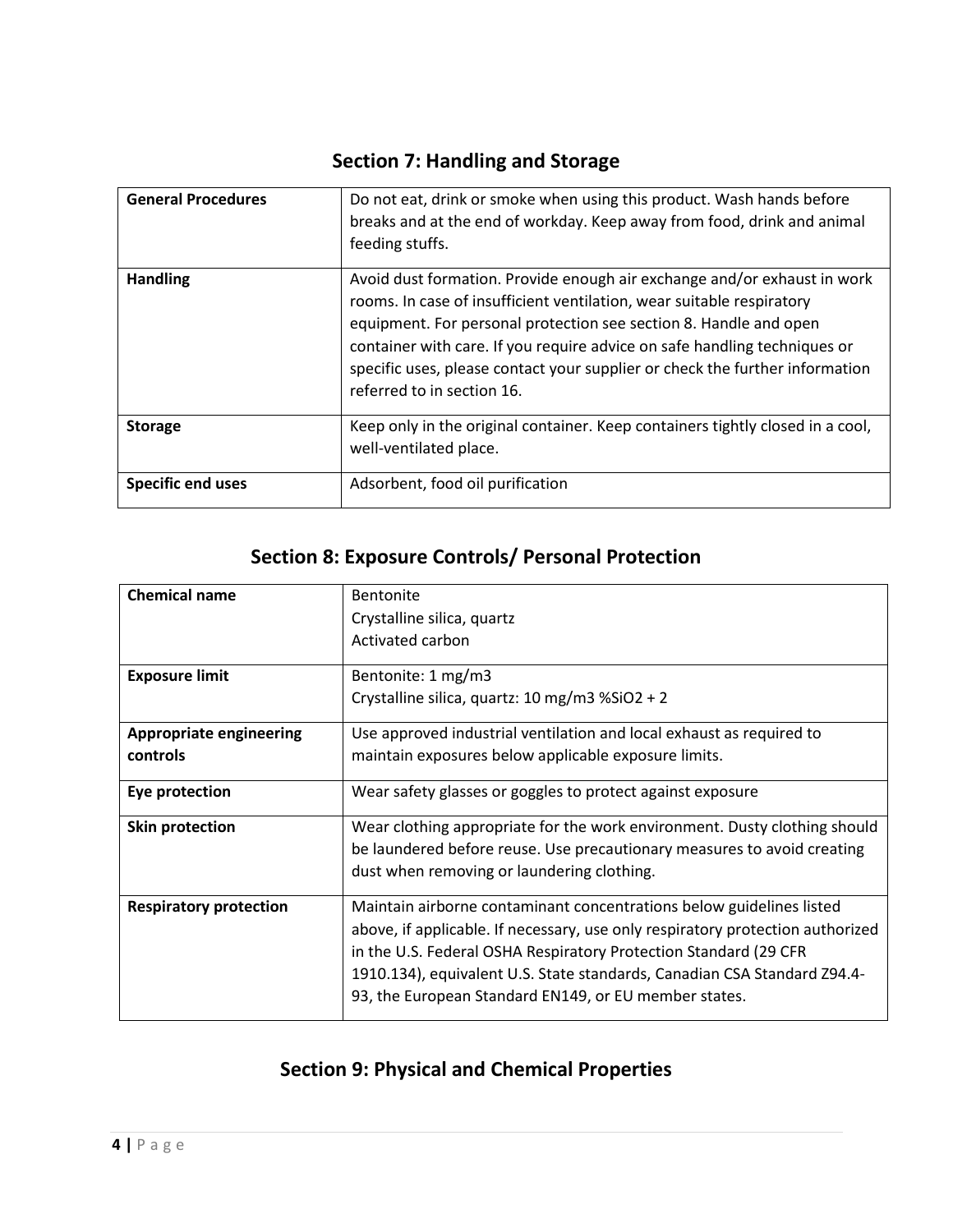| Appearance                             | Gray powder, odorless |
|----------------------------------------|-----------------------|
| <b>Odor Threshold</b>                  | Not applicable.       |
| <b>Boiling point/range</b>             | Not applicable.       |
| <b>Melting point/range</b>             | Not available.        |
| <b>Relative density</b>                | 2.9                   |
| Vapor pressure                         | Not applicable.       |
| <b>Vapor density</b>                   | Not applicable.       |
| <b>Solubilty</b>                       | Insoluble             |
| pH                                     | 3                     |
| <b>Partition coefficient</b>           | Not available.        |
| <b>Evaporation rate</b>                | Not applicable.       |
| <b>Viscosity</b>                       | Not applicable.       |
| Volatile organic carbon<br>compounds   | Not available.        |
| <b>Flashpoint</b>                      | Not applicable.       |
| Flammable limits in air % by<br>volume | Not applicable.       |
| <b>Autoignition temperature</b>        | Not available.        |
| <b>Decomposition temperature</b>       | Not available.        |
| <b>Flammability</b>                    | Not Flammable.        |

## **Section 10: Stability and Reactivity**

| Reactivity                                   | No data is available.                                   |
|----------------------------------------------|---------------------------------------------------------|
| <b>Chemical stability</b>                    | Product is stable under recommended storage conditions. |
| <b>Possibility of hazardous</b><br>reactions | No data available.                                      |
| <b>Conditions to avoid</b>                   | No data available.                                      |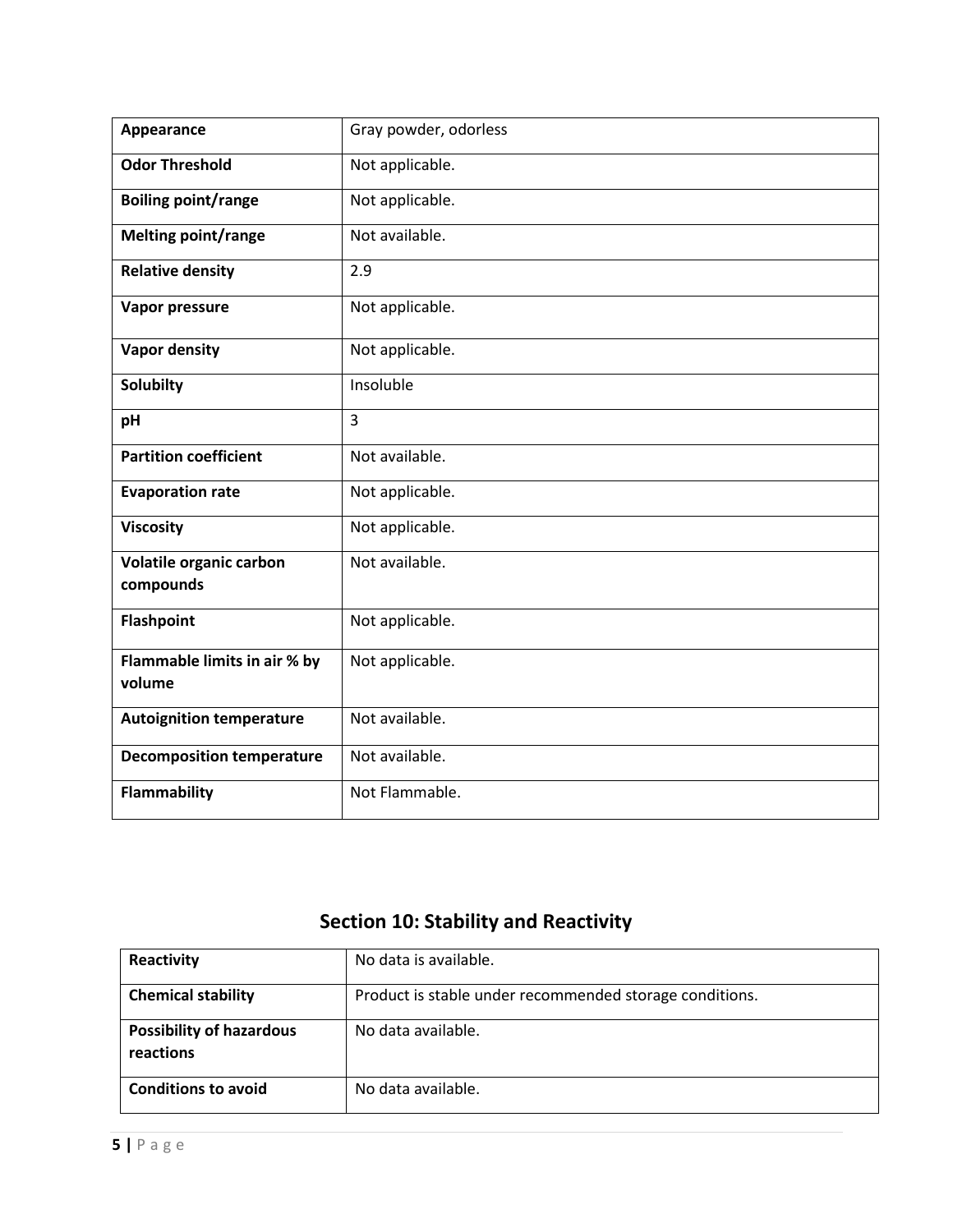| Incompatible materials                     | Not data available. |
|--------------------------------------------|---------------------|
| <b>Hazardous decomposition</b><br>products | No data available.  |

# **Section 11: Toxicological Information**

| <b>Inhalation</b>              | Inhaled crystalline silica in the form of quartz or cristobalite from<br>occupational sources is carcinogenic to humans (IARC, Group 1). There is<br>enough evidence in experimental animals for the carcinogenicity of<br>tridymite (IARC, Group 2A)                                                                                                                                                                                                                                                                                                                                                                                  |
|--------------------------------|----------------------------------------------------------------------------------------------------------------------------------------------------------------------------------------------------------------------------------------------------------------------------------------------------------------------------------------------------------------------------------------------------------------------------------------------------------------------------------------------------------------------------------------------------------------------------------------------------------------------------------------|
| <b>Skin contact</b>            | May cause mechanical skin irritation                                                                                                                                                                                                                                                                                                                                                                                                                                                                                                                                                                                                   |
| Eye contact                    | May cause mechanical irritation to eye                                                                                                                                                                                                                                                                                                                                                                                                                                                                                                                                                                                                 |
| Ingestion                      | None known                                                                                                                                                                                                                                                                                                                                                                                                                                                                                                                                                                                                                             |
| <b>Chronic effect</b>          | Crystalline silica, quartz 14808-60-7 Substances CAS Number Eye<br>damage/irritation 500 mg/kg (Rat) >15,000 mg/kg (Human) No data<br>available Bentonite 1302-78-9 Non-irritating to the eye (Rabbit) No data<br>available Silicosis: Excessive inhalation of respirable crystalline silica dust<br>may cause a progressive, disabling, and sometimes-fatal lung disease<br>called silicosis. Symptoms include cough, shortness of breath, wheezing,<br>non-specific chest illness, and reduced pulmonary function. This disease<br>is exacerbated by smoking. Individuals with silicosis are predisposed to<br>develop tuberculosis. |
| <b>Carcinogenicity listing</b> | Ingredients within this product are found on the following lists: FEDERAL<br>OSHA Z LIST, NTP, IARC, or CAL/OSHA and therefore are suspected to be<br>cancer-causing agents by these agencies.                                                                                                                                                                                                                                                                                                                                                                                                                                         |
| <b>Acute toxicity values</b>   | No data available.                                                                                                                                                                                                                                                                                                                                                                                                                                                                                                                                                                                                                     |

# **Section 12: Ecological Information**

| <b>Ecotoxicity</b>                   | No data available.                  |
|--------------------------------------|-------------------------------------|
| <b>Persistence and degradability</b> | No data available.                  |
| <b>Bio accumulative potential</b>    | Not bio accumulative.               |
| <b>Mobility in soil</b>              | No data available.                  |
| Other adverse effects                | No other adverse effects are known. |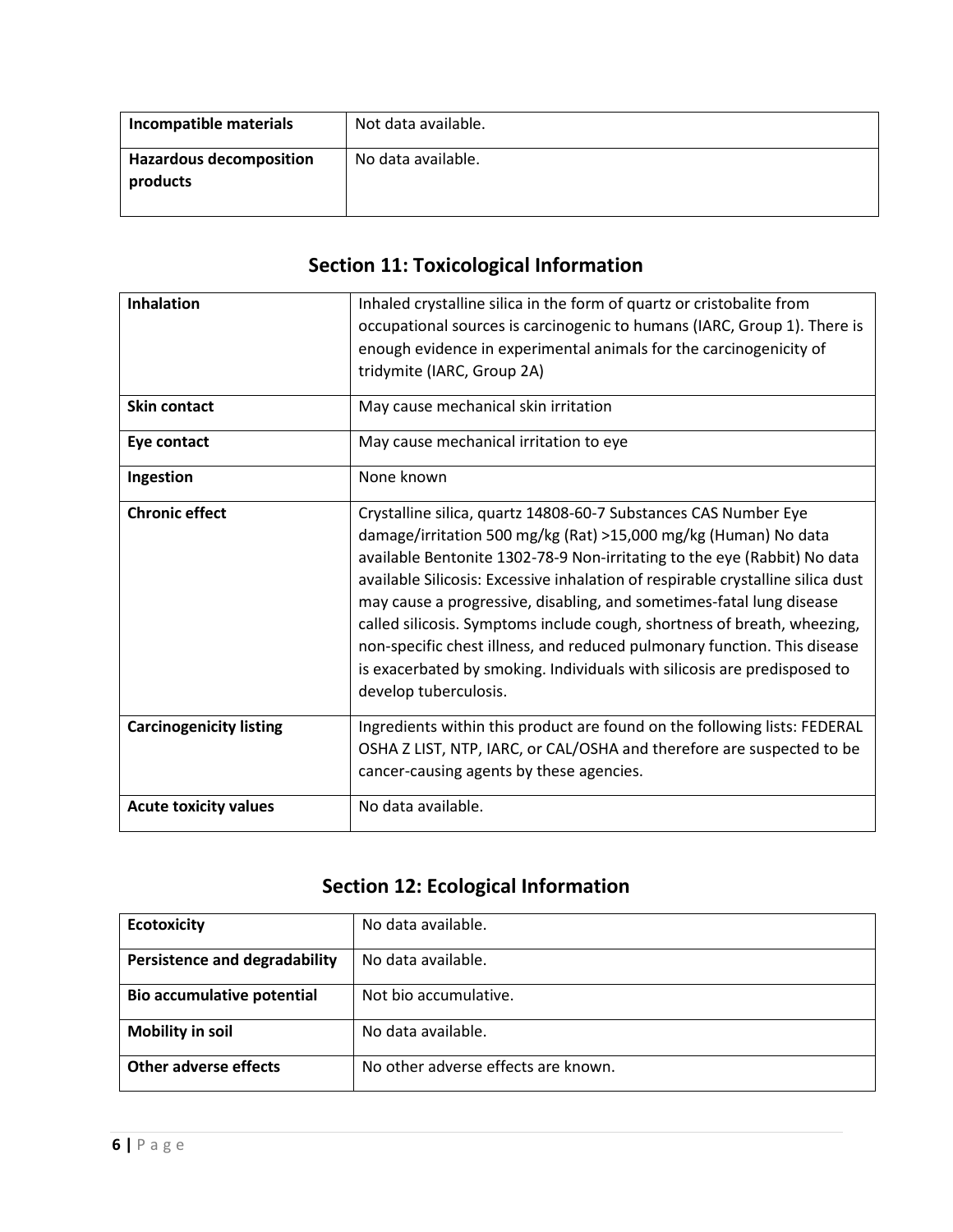#### **Section 13: Disposal Considerations**

| <b>Product disposal</b> | Unused material is suitable for disposal in sanitary landfill. Used<br>material may be subject to regulation, depending on the nature of the<br>material absorbed. Dispose in accordance with local, state and federal<br>environmental regulations. Without proper precautions, spent<br>bleaching clay used in bleaching fats and edible oils or with unsaturated<br>organic compounds is known to spontaneously combust. |
|-------------------------|-----------------------------------------------------------------------------------------------------------------------------------------------------------------------------------------------------------------------------------------------------------------------------------------------------------------------------------------------------------------------------------------------------------------------------|
| <b>Comments</b>         | To suppress spontaneous combustion, heat can be dissipated by<br>spreading out the clay and/or spraying with water.                                                                                                                                                                                                                                                                                                         |

## **Section 14: Transportation Information**

| <b>US DOT Shipping description</b> | Not regulated           |
|------------------------------------|-------------------------|
| <b>IATA Shipping description</b>   | Not regulated           |
| Proper shipping name               | Not regulated           |
| UN number                          | Not applicable          |
| <b>Packing group</b>               | Not applicable          |
| Labels required                    | No labels are required. |

## **Section 15: Regulatory Information**

| <b>US Regulations</b>               |                                                                   |
|-------------------------------------|-------------------------------------------------------------------|
| <b>EPA SARA Title III Extremely</b> | Not applicable.                                                   |
| <b>Hazardous Substances</b>         |                                                                   |
| <b>EPA SARA Hazard Class</b>        | Chronic health hazard.                                            |
| <b>EPA SARA chemicals</b>           | This product does not contain a toxic chemical for routine annual |
|                                     | "Toxic Chemical Release Reporting" under section 313 (40 CFR 372) |
| <b>EPA CERCLA/Superfund</b>         | Not applicable                                                    |
| <b>Reportable Spill Quantity</b>    |                                                                   |
| <b>EPA RCRA Hazardous Waste</b>     | If product becomes a waste, it does NOT meet the criteria of a    |
| <b>Classification</b>               | hazardous waste as defined by the US EPA.                         |